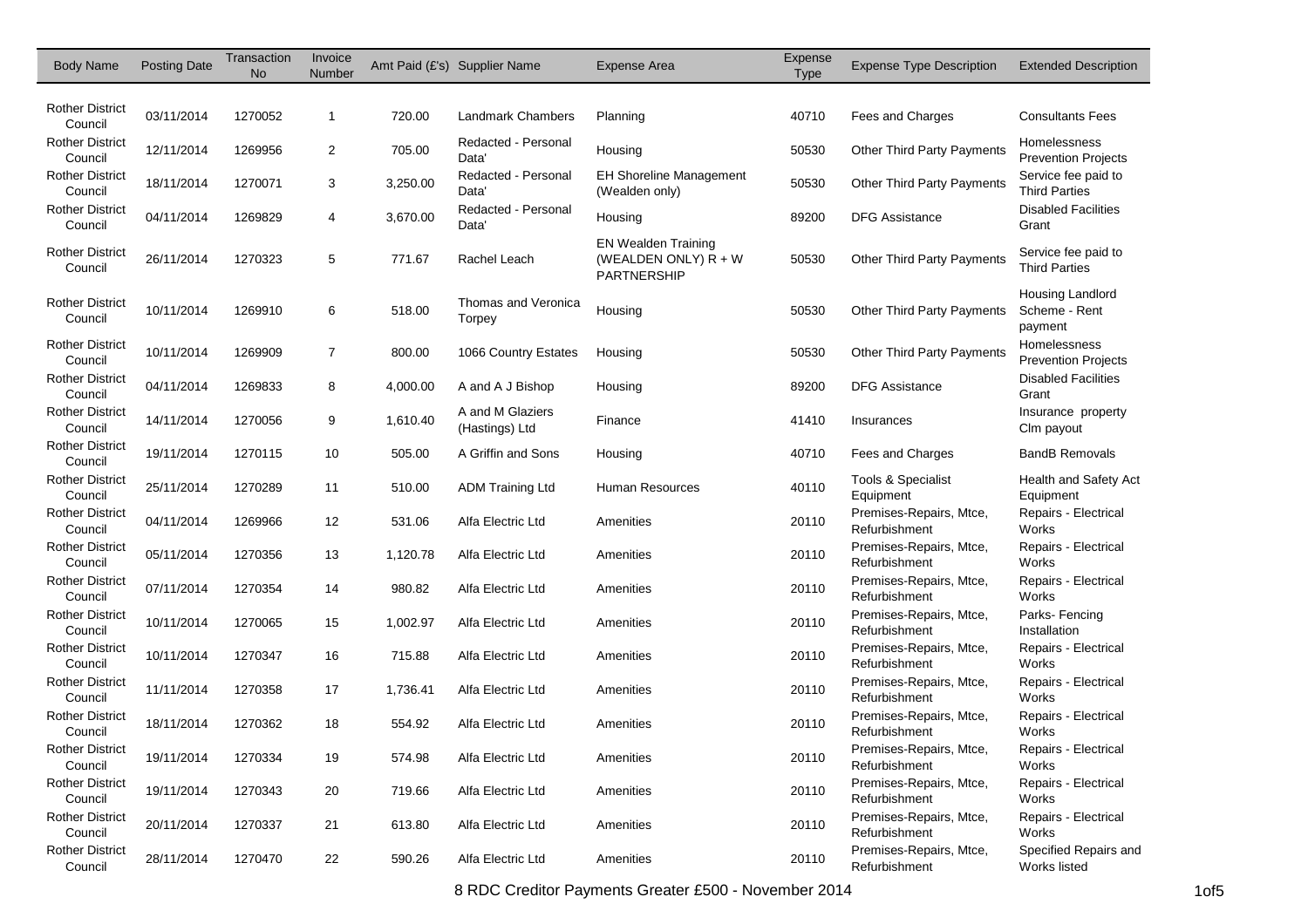| <b>Body Name</b>                  | <b>Posting Date</b> | Transaction<br><b>No</b> | Invoice<br>Number |           | Amt Paid (£'s) Supplier Name                   | Expense Area                                                    | Expense<br>Type | <b>Expense Type Description</b>           | <b>Extended Description</b>                   |
|-----------------------------------|---------------------|--------------------------|-------------------|-----------|------------------------------------------------|-----------------------------------------------------------------|-----------------|-------------------------------------------|-----------------------------------------------|
| <b>Rother District</b><br>Council | 30/11/2014          | 1270504                  | 23                | 1,983.72  | allpay.net Ltd                                 | Finance                                                         | 40710           | Fees and Charges                          | Allpay Trans Charges -<br>Exempt              |
| <b>Rother District</b><br>Council | 30/11/2014          | 1270504                  | 23                | 139.36    | allpay.net Ltd                                 | Finance                                                         | 40710           | Fees and Charges                          | Allpay Card/Rep/Let<br>Chrg - Vatable         |
| <b>Rother District</b><br>Council | 19/11/2014          | 1270084                  | 24                | 3,407.50  | Animal Wardens Ltd                             | EH Dog Control R + W<br>Partnership                             | 50530           | <b>Other Third Party Payments</b>         | Service fee paid to<br><b>Third Parties</b>   |
| <b>Rother District</b><br>Council | 30/11/2014          | 1270398                  | 25                | 3,887.40  | Animal Wardens Ltd                             | EH Dog Control $R + W$<br>Partnership                           | 50530           | Other Third Party Payments                | Service fee paid to<br><b>Third Parties</b>   |
| <b>Rother District</b><br>Council | 11/11/2014          | 1270375                  | 26                | 1,554.00  | <b>Barcham Trees PLC</b>                       | Amenities                                                       | 20110           | Premises-Repairs, Mtce,<br>Refurbishment  | Parks- Purchase of<br><b>Trees</b>            |
| <b>Rother District</b><br>Council | 04/11/2014          | 1270199                  | 27                | 500.00    | <b>Battle Arts and Music</b><br>Festival       | Amenities                                                       | 50410           | Grants - Other Organisations              | Arts Development<br>Projects                  |
| <b>Rother District</b><br>Council | 22/11/2014          | 1270438                  | 28                | 21,889.20 | <b>Battle Methodist Church Finance</b>         |                                                                 | 89110           | <b>Community Projects Grants</b>          | <b>Community Grants</b><br>Scheme             |
| <b>Rother District</b><br>Council | 03/11/2014          | 1270126                  | 29                | 33.60     | Bruel and Kjaer UK Ltd                         | EH Pollution $R + W$<br>Partnership                             | 40110           | Tools & Specialist<br>Equipment           | Carriage/Handling<br>Charge                   |
| <b>Rother District</b><br>Council | 03/11/2014          | 1270126                  | 29                | 1,099.20  | Bruel and Kjaer UK Ltd                         | EH Pollution $R + W$<br>Partnership                             | 40130           | Furniture and Equipment                   | EnvH-Repair Sound<br><b>Level Equipment</b>   |
| <b>Rother District</b><br>Council | 02/11/2014          | 1269941                  | 30                | 795.71    | <b>BT British</b><br>Telecommunications<br>plc | Technology                                                      | 40910           | Telephones                                | <b>BT Smartnumber</b><br>Charges              |
| <b>Rother District</b><br>Council | 14/11/2014          | 11002446                 | 31                | $-978.68$ | <b>BT British</b><br>Telecommunications<br>plc | Technology                                                      | 40910           | Telephones                                | <b>BT Smartnumber</b><br>Charges              |
| <b>Rother District</b><br>Council | 27/11/2014          | 1270495                  | 32                | 17,350.19 | <b>BT British</b><br>Telecommunications<br>plc | Technology                                                      | 40910           | Telephones                                | <b>BT-Rental-General</b>                      |
| <b>Rother District</b><br>Council | 27/11/2014          | 1270495                  | 32                | 9,313.76  | <b>BT British</b><br>Telecommunications<br>plc | Technology                                                      | 40910           | Telephones                                | <b>Customer Services</b><br><b>ACD Costs</b>  |
| <b>Rother District</b><br>Council | 27/11/2014          | 1270495                  | 32                | 54.00     | <b>BT British</b><br>Telecommunications<br>plc | Technology                                                      | 40910           | Telephones                                | <b>BT Smartnumber</b><br>Charges              |
| <b>Rother District</b><br>Council | 20/11/2014          | 1270305                  | 33                | 1,070.02  | Cale Briparc Ltd                               | Amenities                                                       | 40510           | Specialist Stationery (NON<br>PRINT ROOM) | <b>Car Park Tickets</b>                       |
| <b>Rother District</b><br>Council | 20/11/2014          | 1270305                  | 33                | 6.98      | Cale Briparc Ltd                               | Amenities                                                       | 40810           | Postages                                  | Delivery and/or<br>Packaging of Equipm        |
| <b>Rother District</b><br>Council | 20/11/2014          | 1270482                  | 34                | 565.44    | Cale Briparc Ltd                               | Amenities                                                       | 40110           | Tools & Specialist<br>Equipment           | <b>Ticket Machine</b><br>Maintenance/ Repairs |
| Rother District<br>Council        | 10/11/2014          | 1270233                  | 35                | 1,220.73  | Capita Business<br>Services Ltd                | Finance                                                         | 40710           | Fees and Charges                          | <b>Bank Charges</b>                           |
| <b>Rother District</b><br>Council | 21/11/2014          | 1270317                  | 36                | 9,739.20  | Capita Business<br>Services Ltd                | Finance                                                         | 40710           | Fees and Charges                          | Software for Academy<br>System                |
| <b>Rother District</b><br>Council | 10/11/2014          | 1270209                  | 37                | 4,098.00  | Cee Jay Signs                                  | <b>EH Taxi and Private Hire</b><br>Licenses $R + W$ Partnership | 50530           | Other Third Party Payments                | RDC Taxi Licence<br>Plates                    |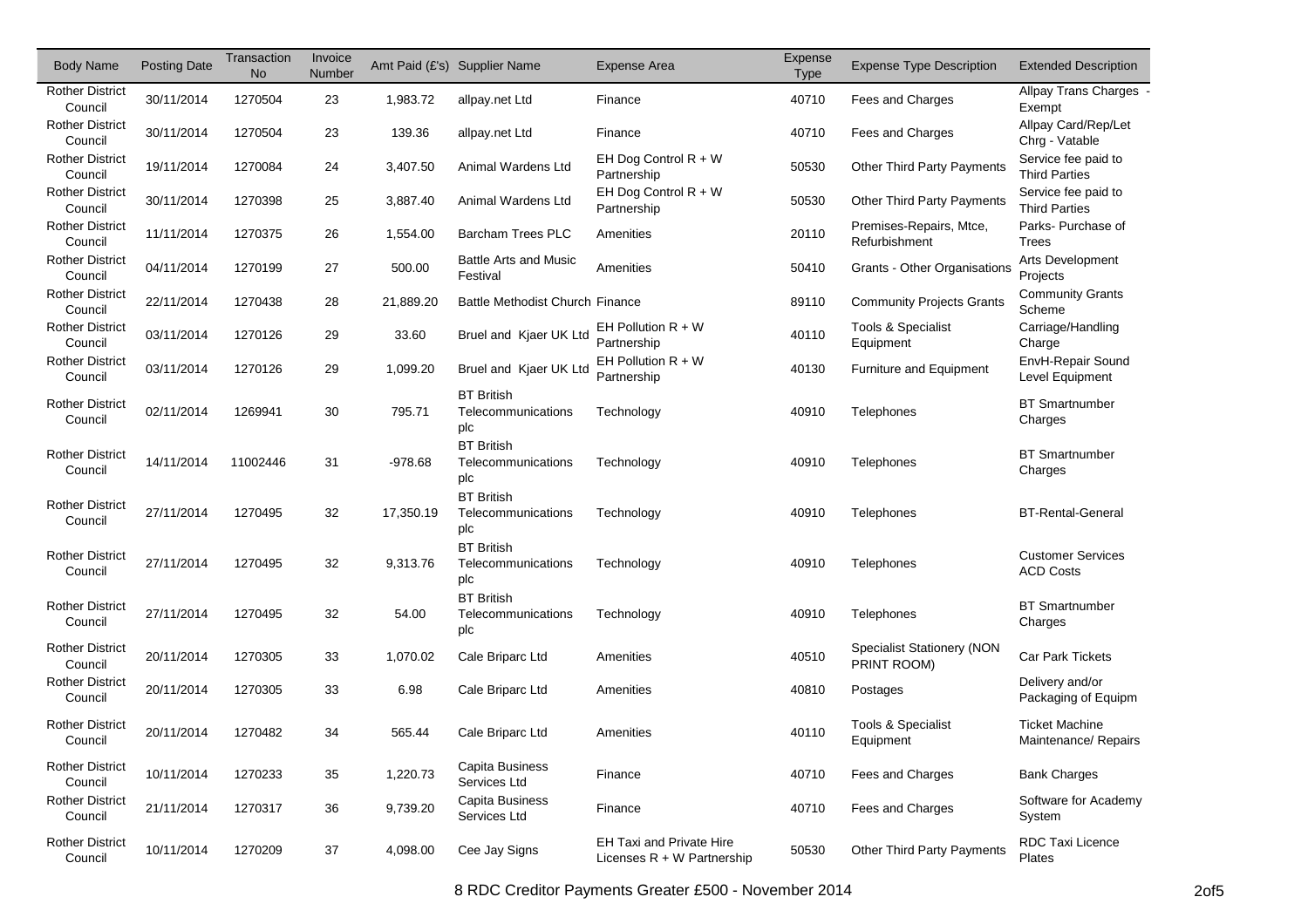| <b>Body Name</b>                  | <b>Posting Date</b> | Transaction<br><b>No</b> | Invoice<br>Number |           | Amt Paid (£'s) Supplier Name                        | Expense Area                                               | Expense<br><b>Type</b> | <b>Expense Type Description</b>                 | <b>Extended Description</b>                   |
|-----------------------------------|---------------------|--------------------------|-------------------|-----------|-----------------------------------------------------|------------------------------------------------------------|------------------------|-------------------------------------------------|-----------------------------------------------|
| <b>Rother District</b><br>Council | 06/11/2014          | 1269955                  | 38                | 12.00     | Cray Valley<br><b>Communications Ltd</b>            | Technology                                                 | 41130                  | <b>Computer Consumables (IT</b><br>TO BUY ONLY) | <b>Standard Carriage</b>                      |
| <b>Rother District</b><br>Council | 06/11/2014          | 1269955                  | 38                | 531.60    | Cray Valley<br><b>Communications Ltd</b>            | Technology                                                 | 86050                  | Contract Payments - General                     | Capital-Contract<br>Payments - General        |
| <b>Rother District</b><br>Council | 17/11/2014          | 1270123                  | 39                | 3,453.50  | D M Building Services                               | Amenities                                                  | 20110                  | Premises-Repairs, Mtce,<br>Refurbishment        | Specified Repairs and<br>Works listed         |
| <b>Rother District</b><br>Council | 25/11/2014          | 1270434                  | 40                | 2,040.00  | De La Warr Pavilion<br>(Enterprise) Ltd             | Policy and Performance Unit                                | 20630                  | Premises- Meeting room Hire                     | De La Warr Pavilion<br>Hire                   |
| <b>Rother District</b><br>Council | 25/11/2014          | 1270434                  | 40                | 708.00    | De La Warr Pavilion<br>(Enterprise) Ltd             | Policy and Performance Unit                                | 40210                  | Refreshments                                    | Catering/Refreshments<br>for Meetings         |
| <b>Rother District</b><br>Council | 28/11/2014          | 1270380                  | 41                | 1,080.00  | <b>District Surveyors</b><br><b>Association Ltd</b> | Planning                                                   | 10910                  | Training                                        | Training                                      |
| <b>Rother District</b><br>Council | 11/11/2014          | 1270020                  | 42                | 1,712.40  | Document Output<br>Solutions UK Ltd                 | Finance                                                    | 40710                  | Fees and Charges                                | Software for Academy<br>System                |
| <b>Rother District</b><br>Council | 04/11/2014          | 1269830                  | 43                | 550.50    | Family Mosaic Housing Housing                       |                                                            | 89200                  | <b>DFG Assistance</b>                           | <b>Disabled Facilities</b><br>Grant           |
| <b>Rother District</b><br>Council | 04/11/2014          | 1269831                  | 44                | 751.50    | Family Mosaic Housing Housing                       |                                                            | 89200                  | <b>DFG Assistance</b>                           | <b>Disabled Facilities</b><br>Grant           |
| <b>Rother District</b><br>Council | 04/11/2014          | 1269836                  | 45                | 703.50    | Family Mosaic Housing Housing                       |                                                            | 89200                  | <b>DFG Assistance</b>                           | <b>Disabled Facilities</b><br>Grant           |
| <b>Rother District</b><br>Council | 04/11/2014          | 1269837                  | 46                | 2,920.00  | Family Mosaic Housing Housing                       |                                                            | 89200                  | <b>DFG Assistance</b>                           | <b>Disabled Facilities</b><br>Grant           |
| <b>Rother District</b><br>Council | 10/11/2014          | 1269906                  | 47                | 537.60    | Family Mosaic Housing Housing                       |                                                            | 89200                  | <b>DFG Assistance</b>                           | <b>Disabled Facilities</b><br>Grant           |
| <b>Rother District</b><br>Council | 10/11/2014          | 1269908                  | 48                | 523.20    | Family Mosaic Housing Housing                       |                                                            | 89200                  | <b>DFG Assistance</b>                           | <b>Disabled Facilities</b><br>Grant           |
| <b>Rother District</b><br>Council | 13/11/2014          | 1270067                  | 49                | 5,736.00  | <b>Foxhills Tree Services</b><br>Ltd                | Amenities                                                  | 20910                  | Premises-Routine Grounds<br>Mtce                | Grounds Maintenance<br>Contract               |
| <b>Rother District</b><br>Council | 07/11/2014          | 1270013                  | 50                | 18,333.64 | Freedom Leisure                                     | Amenities                                                  | 50510                  | <b>Private Contractors</b>                      | Management Fee to<br><b>Private Contracto</b> |
| <b>Rother District</b><br>Council | 07/11/2014          | 1270013                  | 50                | 6,233.45  | Freedom Leisure                                     | Amenities                                                  | 50510                  | <b>Private Contractors</b>                      | Management Fee to<br><b>Private Contracto</b> |
| <b>Rother District</b><br>Council | 07/11/2014          | 1270013                  | 50                | 12,100.21 | Freedom Leisure                                     | Amenities                                                  | 50510                  | <b>Private Contractors</b>                      | Management Fee to<br><b>Private Contracto</b> |
| <b>Rother District</b><br>Council | 18/11/2014          | 1270412                  | 51                | 1,453.20  | Gilgen Doors Systems<br><b>UK Ltd</b>               | Amenities                                                  | 20110                  | Premises-Repairs, Mtce,<br>Refurbishment        | <b>Access System</b><br>Service               |
| <b>Rother District</b><br>Council | 04/11/2014          | 1269838                  | 52                | 1,770.00  | Griffin and Son                                     | Housing                                                    | 89200                  | <b>DFG Assistance</b>                           | <b>Disabled Facilities</b><br>Grant           |
| <b>Rother District</b><br>Council | 10/11/2014          | 1269907                  | 53                | 3,488.00  | Griffin and Son                                     | Housing                                                    | 89200                  | <b>DFG Assistance</b>                           | <b>Disabled Facilities</b><br>Grant           |
| <b>Rother District</b><br>Council | 18/11/2014          | 1270072                  | 54                | 1,182.40  | <b>Heathfield Vets Ltd</b>                          | <b>EH Licenses and Registration</b><br>$R + W$ Partnership | 40710                  | Fees and Charges                                | EnvH-Veterinary<br>Services for Licens        |
| <b>Rother District</b><br>Council | 03/11/2014          | 1269867                  | 55                | 4,745.99  | Hitachi Capital Vehicle<br>Solutions Ltd            | Finance                                                    | 95270                  | <b>Contract Hire Cars</b>                       | <b>Contract Hire Car</b><br>Lease Costs       |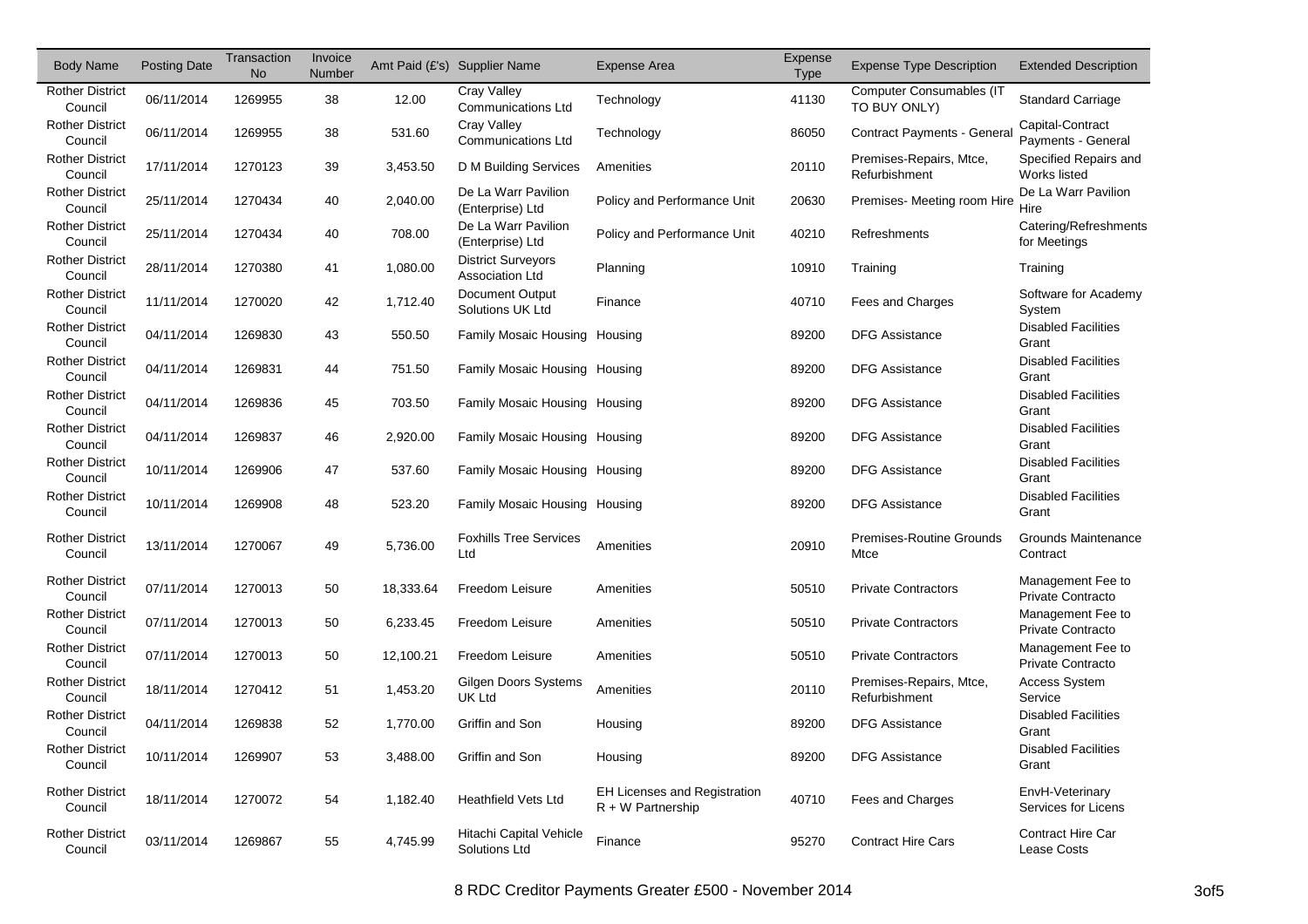| <b>Body Name</b>                  | <b>Posting Date</b> | Transaction<br><b>No</b> | Invoice<br>Number |              | Amt Paid (£'s) Supplier Name             | <b>Expense Area</b>                                           | Expense<br><b>Type</b> | <b>Expense Type Description</b>              | <b>Extended Description</b>                                       |
|-----------------------------------|---------------------|--------------------------|-------------------|--------------|------------------------------------------|---------------------------------------------------------------|------------------------|----------------------------------------------|-------------------------------------------------------------------|
| <b>Rother District</b><br>Council | 17/11/2014          | 1270132                  | 56                | 4,500.00     | Insite Ltd                               | Technology                                                    | 86050                  | <b>Contract Payments - General</b>           | Capital-Contract<br>Payments - General                            |
| <b>Rother District</b><br>Council | 18/11/2014          | 1270131                  | 57                | 826.85       | Insite Ltd                               | Technology                                                    | 86050                  | Contract Payments - General                  | Capital-Contract<br>Payments - General                            |
| <b>Rother District</b><br>Council | 01/11/2014          | 1270137                  | 58                | 1,164,652.52 | Kier Services -<br>Environmental         | Joint Waste Contract Client<br>Unit                           | 50510                  | <b>Private Contractors</b>                   | <b>CORE Joint Waste</b><br>Cost                                   |
| <b>Rother District</b><br>Council | 19/11/2014          | 1270210                  | 59                | 1,546.43     | MCPC Systems (UK)<br>Ltd                 | Amenities                                                     | 10910                  | Training                                     | Parks-Training                                                    |
| <b>Rother District</b><br>Council | 12/11/2014          | 1270446                  | 60                | 1,188.00     | Morgana Systems<br>Limited               | Technology                                                    | 50510                  | <b>Private Contractors</b>                   | Maintenance Contracts<br>Printing                                 |
| <b>Rother District</b><br>Council | 15/11/2014          | 1270231                  | 61                | 605.00       | NatWest - One Card                       | <b>EH Environmental Services</b><br>Admin $R + W$ Partnership | 10910                  | Training                                     | EnvH-Training                                                     |
| <b>Rother District</b><br>Council | 15/11/2014          | 1270231                  | 61                | 8.38         | NatWest - One Card                       | <b>Corporate Resources</b>                                    | 41140                  | Computer Licences (IT TO<br><b>BUY ONLY)</b> | Domain Name<br>Renewal                                            |
| <b>Rother District</b><br>Council | 14/11/2014          | 1270177                  | 62                | 82,800.00    | <b>Neilcott Construction</b><br>Ltd      | Amenities                                                     | 86050                  | Contract Payments - General                  | Capital-Next Wave-<br>Contractors                                 |
| <b>Rother District</b><br>Council | 03/11/2014          | 1270090                  | 63                | 1,264.00     | Nutra Plumbing and<br><b>Heating Ltd</b> | Housing                                                       | 89200                  | <b>DFG Assistance</b>                        | <b>Disabled Facilities</b><br>Grant                               |
| <b>Rother District</b><br>Council | 04/11/2014          | 1269835                  | 64                | 1,190.00     | Nutra Plumbing and<br><b>Heating Ltd</b> | Housing                                                       | 89200                  | <b>DFG Assistance</b>                        | <b>Disabled Facilities</b><br>Grant                               |
| <b>Rother District</b><br>Council | 10/11/2014          | 1269905                  | 65                | 3,564.00     | Nutra Plumbing and<br><b>Heating Ltd</b> | Housing                                                       | 89200                  | <b>DFG Assistance</b>                        | <b>Disabled Facilities</b><br>Grant                               |
| <b>Rother District</b><br>Council | 10/11/2014          | 1269904                  | 66                | 1,375.00     | <b>NWSmith Associates</b>                | Housing                                                       | 89200                  | <b>DFG Assistance</b>                        | <b>Disabled Facilities</b><br>Grant                               |
| <b>Rother District</b><br>Council | 01/11/2014          | 1269855                  | 67                | 13,150.20    | Ocella Ltd                               | Technology                                                    | 41140                  | Computer Licences (IT TO<br><b>BUY ONLY)</b> | Advance Pay OCELLA<br>Maintenance                                 |
| <b>Rother District</b><br>Council | 19/11/2014          | 1270195                  | 68                | 1,230.00     | Phoenix Fire Risk<br>Assessment          | <b>Human Resources</b>                                        | 40110                  | <b>Tools &amp; Specialist</b><br>Equipment   | Health and Safety Act<br>Equipment                                |
| <b>Rother District</b><br>Council | 06/11/2014          | 1270027                  | 69                | 8,080.00     | <b>Pitney Bowes Purchase</b><br>Power    | Finance                                                       | 99010                  | <b>Stock Accounts</b>                        | Town Hall Franking<br>Machine                                     |
| <b>Rother District</b><br>Council | 04/11/2014          | 1269866                  | 70                | 547.83       | Pretious Sports Hall<br>Northiam         | Amenities                                                     | 50410                  | Grants - Other Organisations                 | <b>Sports Development</b><br>Projects                             |
| <b>Rother District</b><br>Council | 14/11/2014          | 1270408                  | 71                | 4,144.00     | <b>Rentokil Pest Control</b>             | EH Pest Control R + W<br>Partnership                          | 40710                  | Fees and Charges                             | Fees for services<br>provided by Not For<br>Profit Organisations  |
| <b>Rother District</b><br>Council | 04/11/2014          | 1269841                  | 72                | 600.00       | <b>Rye Art Gallery Trust</b>             | Amenities                                                     | 50410                  | Grants - Other Organisations                 | <b>Rother Museum</b><br>Services - Annual<br><b>Support Grant</b> |
| <b>Rother District</b><br>Council | 14/11/2014          | 1270253                  | 73                | 1,500.00     | <b>Rye Pilots</b>                        | Amenities                                                     | 40110                  | Tools & Specialist<br>Equipment              | Marker Buoys and<br>Signs                                         |
| <b>Rother District</b><br>Council | 19/11/2014          | 1270217                  | 74                | 2,202.90     | Sign Genie Ltd                           | <b>EH Engineers (WEALDEN)</b><br>ONLY) + W Partnership        | 40110                  | Tools & Specialist<br>Equipment              | Purchase of Signs                                                 |
| <b>Rother District</b><br>Council | 07/11/2014          | 1269953                  | 75                | 1,068.00     | Socitm Ltd                               | Technology                                                    | 40750                  | Subscriptions to<br>Organisations            | Subscription to<br>Organisations                                  |